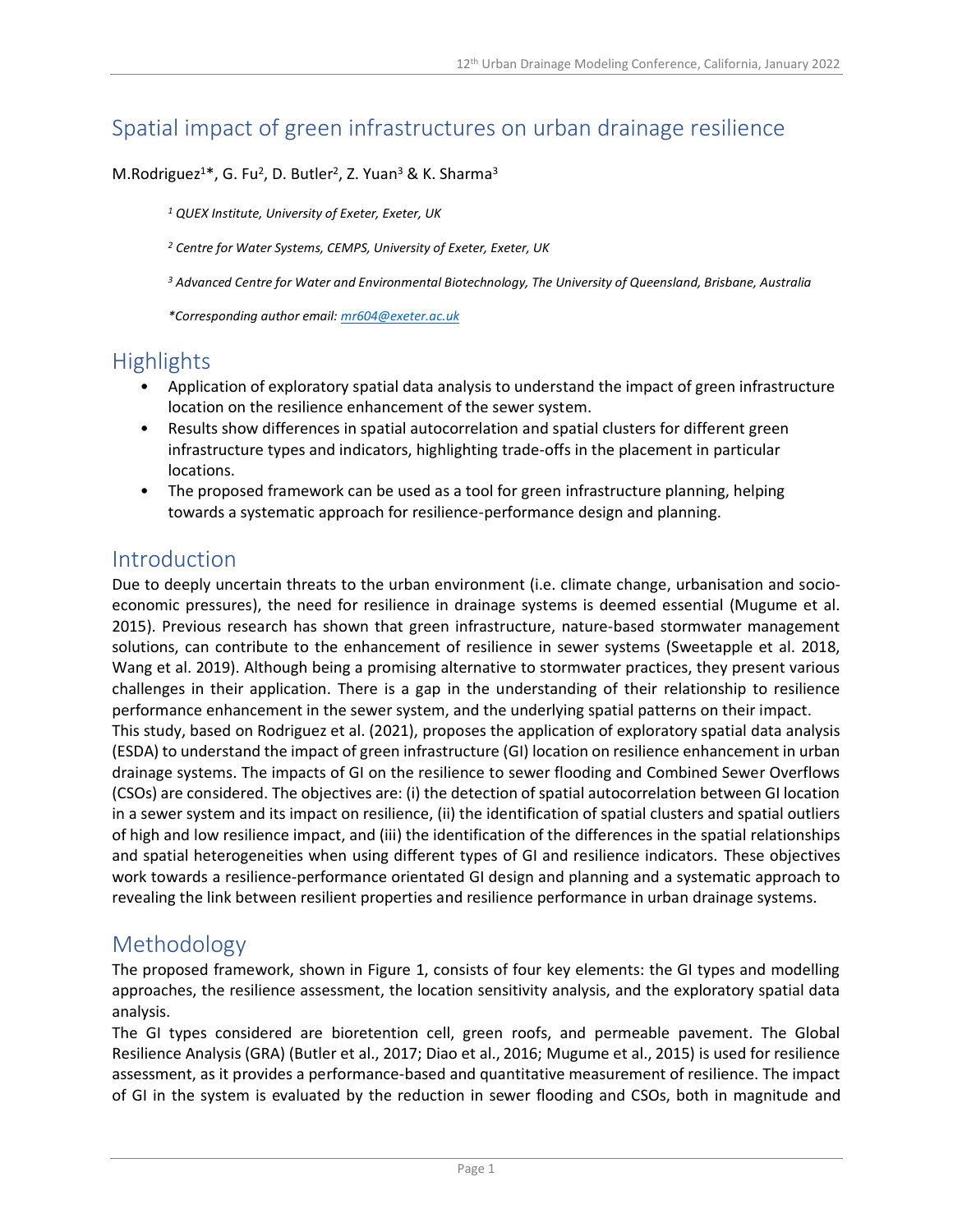duration. These are noted as SF\_M and SF\_D for sewer flooding magnitude and duration, and CSO\_M and CSO D for CSO magnitude and duration respectively.

The ESDA methods used for the analysis of the location effects are based on the methods developed by Anselin (2007) and were performed using PySAL (Rey and Anselin, 2007). The analysis consists of visualisation, global spatial autocorrelation, and local spatial autocorrelation. Box maps are used for an initial visualization and exploration of the data. The assessment of the global spatial dependence of each of the variables is performed using the global Moran's *I* statistic (Ord and Getis, 1995). Six spatial weights matrices were used to test the robustness of the Moran's *I* test results. Local Indicators of Spatial Association (LISA) (Anselin, 1995) are used for spatial cluster and spatial outlier detection and based on this, the values are categorised into five main categories: high-high (HH), low-low (LL), high-low (HL), lowhigh (LH), and non-significant (ns) observations.

The case study used is a catchment in the United Kingdom, consisting of 220 sub-catchments with a total area of 73.3 ha, and the combined sewer system consists of 487 conduit links and associated junction nodes, 3 storage tanks, and one outfall node. The hydrologic-hydraulic simulations were performed using the US EPA Stormwater Management Model (SWMM), and the Python interface PySWMM.



**Figure 1.** Adapted from Rodriguez et al. (2021). Framework for the application of exploratory spatial data analysis to assess the relationship between GI location and resilience enhancement. (a) GI types and modelling approach. (b) Resilience assessment using Global Resilience Analysis (GRA) (Adapted from [2]). (c) Location Sensitivity Analysis. (d) Exploratory Spatial Data Analysis.

## Results and discussion

The Moran's *I* test for spatial autocorrelation showed significant and positive spatial autocorrelation for the green roof when measuring SF\_M and SF\_D, and for bioretention cell for the SF\_M and CSO\_M. For the SF\_D and CSO\_D, this is also the case when all the GI are simultaneously placed in the same subcatchment. The permeable pavement showed positive spatial autocorrelation only for the SF\_D. Figure 2 shows the LISA clusters maps for the net change in resilience due to GI placement for the indicators with significant global autocorrelation across all the weights considered. There is a contrast between the sewer flooding indicators and CSO indicators, where there is only positive and significant autocorrelation for the bioretention cell when considering CSO M, and the "all GI" case for CSO D. This implies that the location of GI in the network impacts the reduction of sewer flooding, but not necessarily the CSO. Furthermore, the difference among the GI types highlights differences in their working mechanisms, as well as providing insights for strategies in their placement in the catchment. The LISA clusters maps show some "conflicting" clusters, which would indicate trade-offs in the resilience enhancement. Finally, there is a disparity in the location of HH and LL clusters, which primarily indicates that the placement of GI on peripheric areas of the network is generally more beneficial in the enhancement of resilience to sewer flooding and CSOs in this catchment.